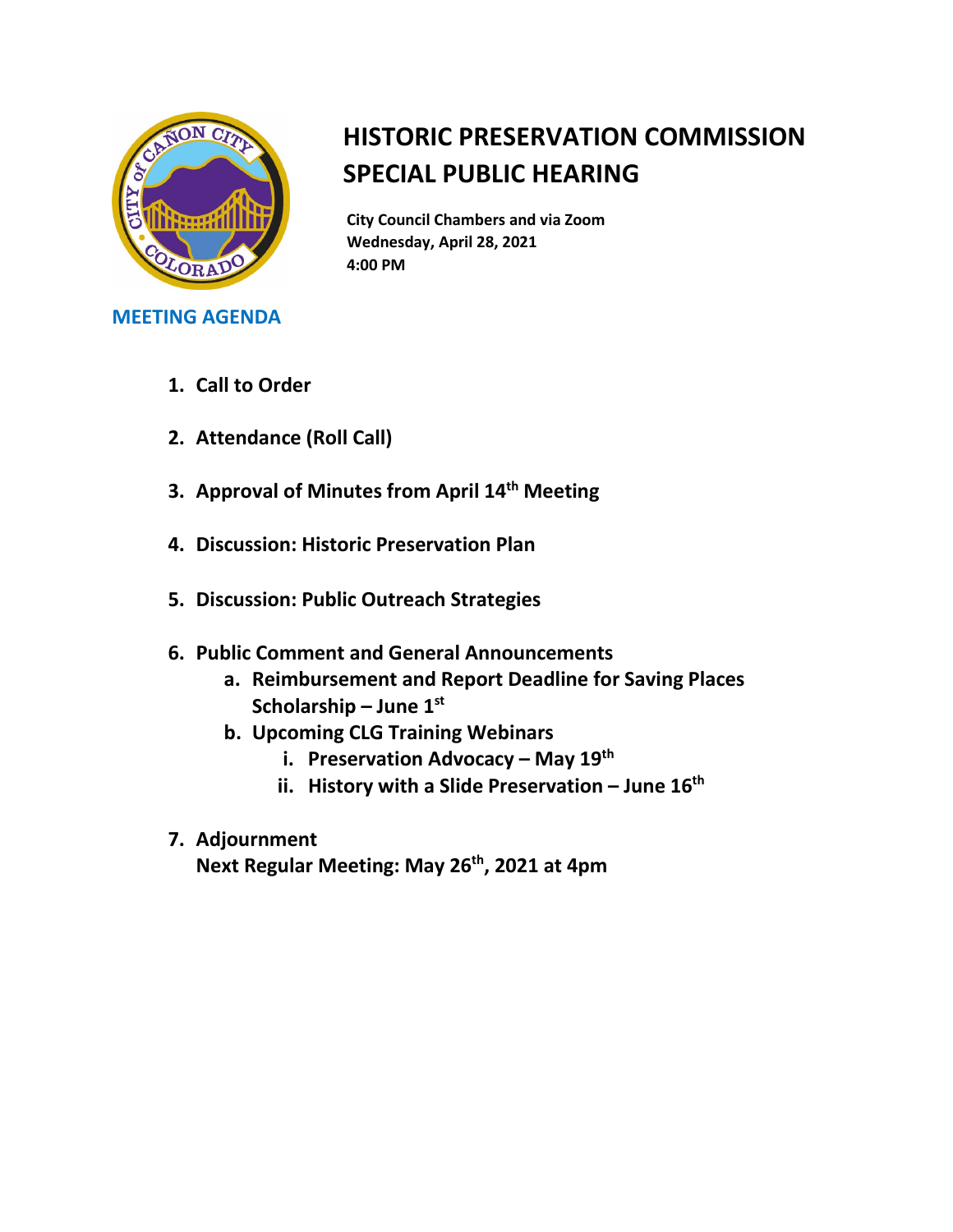## **Scope of Work for Historic Preservation Plan for Cañon City**

- 1. Define Vision and Process of the Development of the Plan
- 2. Historic Context
	- a. Review Existing Historic Contexts
		- i. Determine Period(s) of Significance for the community
		- ii. Verify geographic boundaries
	- b. Revise Existing Historic Context Information
		- i. Conduct research on existing context
		- ii. Assemble all programs, tours, landmarked property display and preservation services into one place
	- c. Coalesce Information
		- i. Identify any patterns and trends
		- ii. Characterize property types
		- iii. Pinpoint any critically limited historic resources
		- iv. List examples of structures that meet criteria for landmark designations
- 3. Plan for Future Surveys State Preservation Plan Goal A "Preserving the Places That Matter"
	- a. Determine the unique characteristics of Cañon City (including building types)
	- b. Reexamine previously conducted surveys
		- i. Suggestions for updating or expanding existing surveys
		- ii. Map out geographic areas of existing surveys
	- c. Examine new areas that need surveying
		- i. Outline new areas that need to be surveyed based on landmark criteria, age, context, and distinctiveness of resource
		- ii. Prioritize the areas/resources to survey to do in 3 to 5 years increments
- 4. Create an Education and Outreach Program State Preservation Goal C "Shaping the Preservation Message"
	- a. Develop a Historic Preservation Marketing Program
		- i. Determine a clear vision
		- ii. Celebrate Heritage and Authenticity
		- iii. Demonstrate the connection between historic preservation and community identity (a sense of place)
	- b. Education
		- i. Highlight economic benefits of historic preservation
		- ii. Explain how cultural memory connects to shared history/heritage
		- iii. Dispel common misconceptions and misinformation
		- iv. Research private and public funding sources
	- c. Communication
		- i. Identify best methods to reach the varying stakeholders
		- ii. Reiterate the economic value of historic preservation to City Council, downtown merchants, residents, realtors, and other community members of all ages
	- d. Promotion
		- i. Identify community partners
		- ii. Identify promoters and advocates